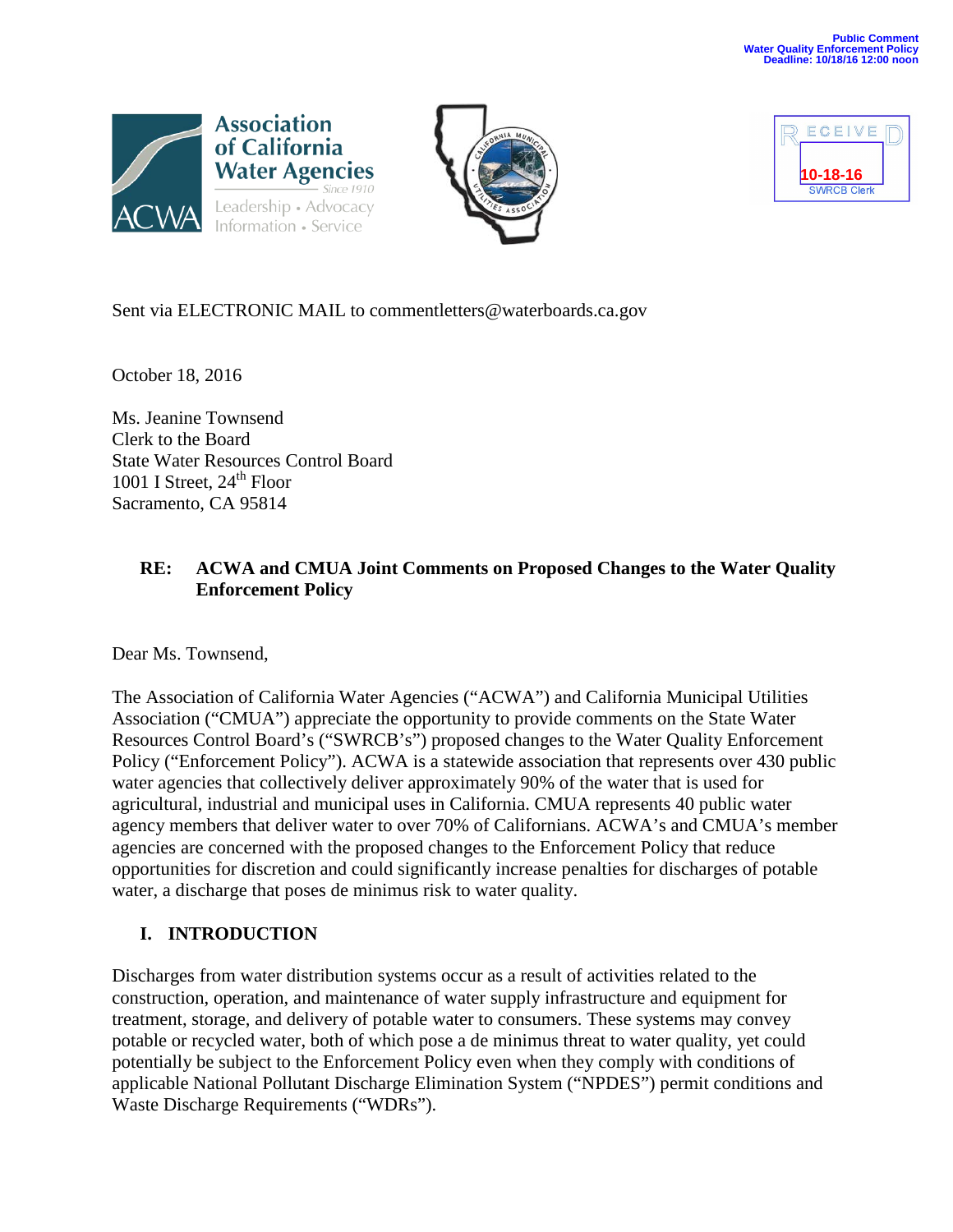Water system operators are required to discharge at various times in order to comply with a number of regulations, including but not limited to the federal Safe Drinking Water Act, the California Health and Safety Code and the State Water Board's Division of Drinking Water. These types of discharges should not be subject to the Enforcement Policy. Changes are needed throughout the proposed Enforcement Policy update to properly reflect the de minimus threat posed by potable water discharges, to exempt discharges that are conducted in order to comply with drinking water quality regulations, and to ensure consistency with conditions of applicable NPDES permits and WDRs.

### **II. COMMENTS**

#### **(a) Allowances for Environmental Justice and Disadvantaged Communities and Small Communities should be extended to potable water system and municipal separate stormwater system discharges.**

Section I.G. of the draft Enforcement Policy update notes that "when water quality violations occur in disadvantaged communities, passing costs associated with facility upgrades and compliance measures through to ratepayers may create unduly burdensome financial hardships in the same way it does with small disadvantaged communities" (at p. 4)." Similarly, Section I.H notes that "complying with environmental laws and regulations will require higher per capita expenditures in small communities than in large communities" (at p. 4), and then proceeds to outline how enforcement and compliance assistance will be applied, as outlined in Appendix A. However, these two sections of the Policy only note that they apply to publicly-owned treatment works ("POTW") and sewage collection services. Since water supply systems and municipal separate stormwater system discharges are *also* regulated by NPDES permits and WDRs, and therefore are subject to this Enforcement Policy, these types of systems that serve disadvantaged and small communicates and should be offered the same informal enforcement and compliance assistance as the POTW and collections systems operators.

#### **(b) Proposed changes to the Enforcement Priorities for Discretionary Enforcement Actions do not provide adequate differentiation between classes of violations, and contain provisions that contradict existing NPDES permits and WDRs.**

The proposed Enforcement Policy substantially broadens the list of discharges that would be considered high priority Class 1 violations without consideration as to whether or not those discharges cause *actual harm* to receiving waters and their designated beneficial uses. The proposed Enforcement Policy update would define Class I priority violations as those that "pose an immediate and substantial threat to water quality and/or that have the *potential* to individually or cumulatively cause significant detrimental impacts to human health or the environment" (at p. 5), meaning that the exceedence of an effluent limit alone, without any demonstrable adverse consequences on the water body, is sufficient to establish a Class I violation.

The current Enforcement Policy requires both a permit violation and causation of an adverse impact in order to trigger prioritized enforcement action and penalty assessments. As currently drafted, the proposed Enforcement Policy update only requires that a discharge "contribute to"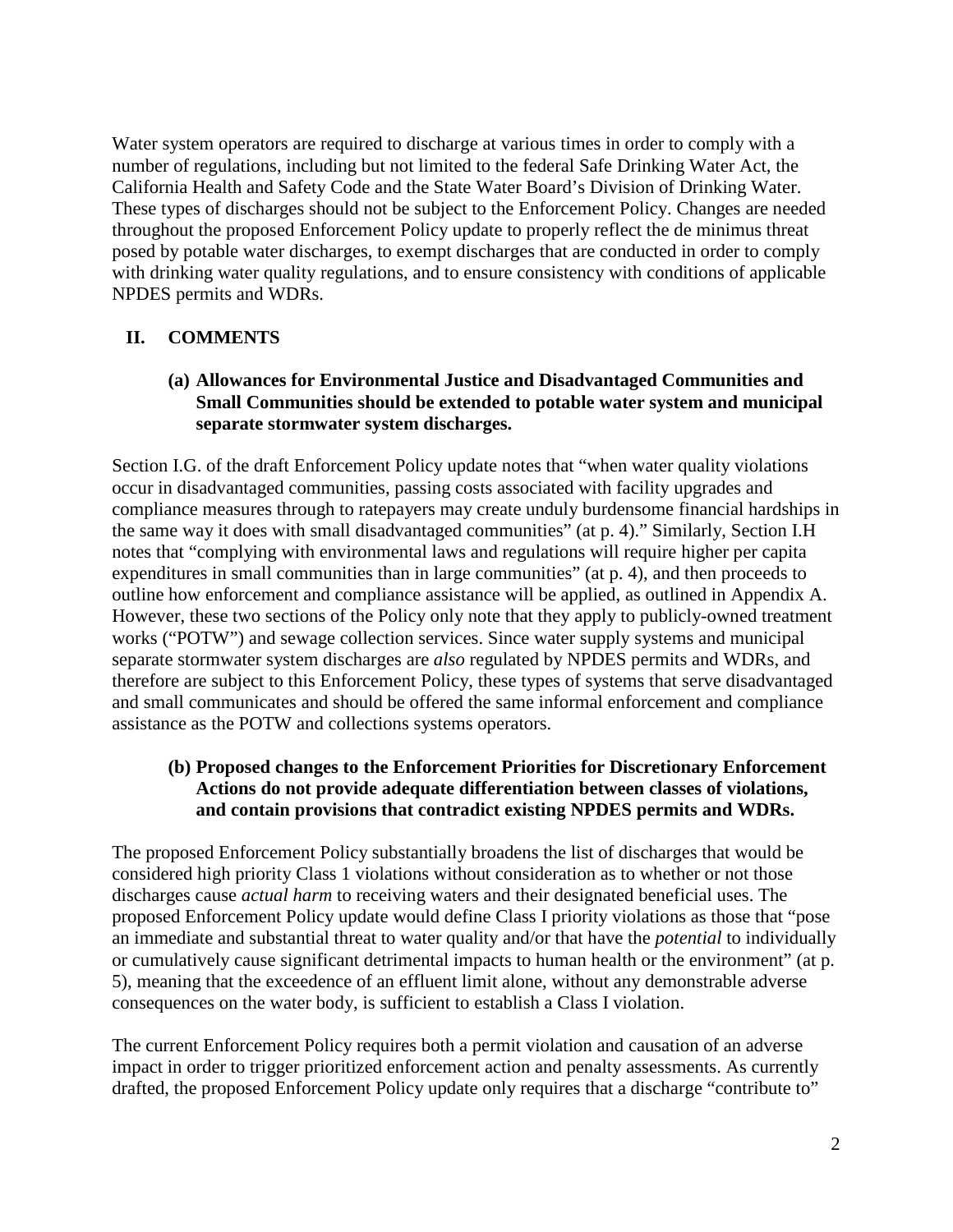exceedences, regardless of whether or not the discharge complies with NPDES and WDR requirements. This language change removes causation as a factor when categorizing a discharge as a Class 1 priority, even when conditions of many WDRs specify that an exceedence must *result in* actual harm to a receiving water body.

These proposed changes to the Enforcement Policy could improperly classify low-threat discharges as high priorities for enforcement action. Additionally, the proposed changes fail to account for the fact that some discharges are associated with the provision of essential public services, such as water supply. Language in the draft Enforcement Policy should be revised to ensure that discharges that comply with effluent limitations in NPDES permits and WDRs are not subject to enforcement actions, and that low-threat discharges, particularly those associated with essential public services, are not included in the definition of high-priority Class I violations.

Additionally, the draft Enforcement Policy update does not provide any examples of Class II violations, and completely eliminates the Class III priority. It is unclear why these changes were made, and where a Class II would apply. In fact, the revised language makes it appear that perhaps *all* discharges will be prioritized as Class I. ACWA and CMUA would like to suggest that the SWRCB revise language in this section to list examples of Class II priority violations, and to continue to include the Class III priority for discharges that pose minimal threat to water quality and little or no known potential for negative impact on human health and the environment.

### **(c) Susceptibility to cleanup or abatement should properly reflect the nature of the discharge, whether it is possible to clean it up, and the natural attenuation of chlorine in discharges from drinking water systems.**

Section VI.A. Step 1, Factor 3 outlines the score that would be assigned in calculating a penalty if the discharger cleans up a percentage of the discharge (at p. 16). Due to the nature of water system discharges, there is no way to clean up the discharges once they have reached a receiving water, and therefore these types of discharges would be assigned a score of 4. Additionally, this Factor notes that "natural attenuation of discharged pollutants in the environment is not considered cleanup or abatement for purposes of evaluating this factor" (at p. 17). This statement is inconsistent with the discharges from drinking water systems NPDES permit, which outlines natural attenuation as an accepted Best Management Practice ("BMP") for discharges from drinking water systems. Language in this section of the draft Enforcement Policy update should be modified to reflect the minimal threat posed by discharges of potable water, and to reflect this accepted BMP that is outlined in the NPDES permit that regulates these types of discharges.

### **(d) Additional rationale is needed to reflect updates to factors outlined in the Assessments for Discharge Violations section of the draft Enforcement Policy updates.**

Both Tables 1 and 2 in Section VI.A. Step 2 of the draft Enforcement Policy update outline new factors for discharges. However, the proposed Policy update does not provide rationale for any of these new factors. In addition, this section of the Policy proposes a number of changes to the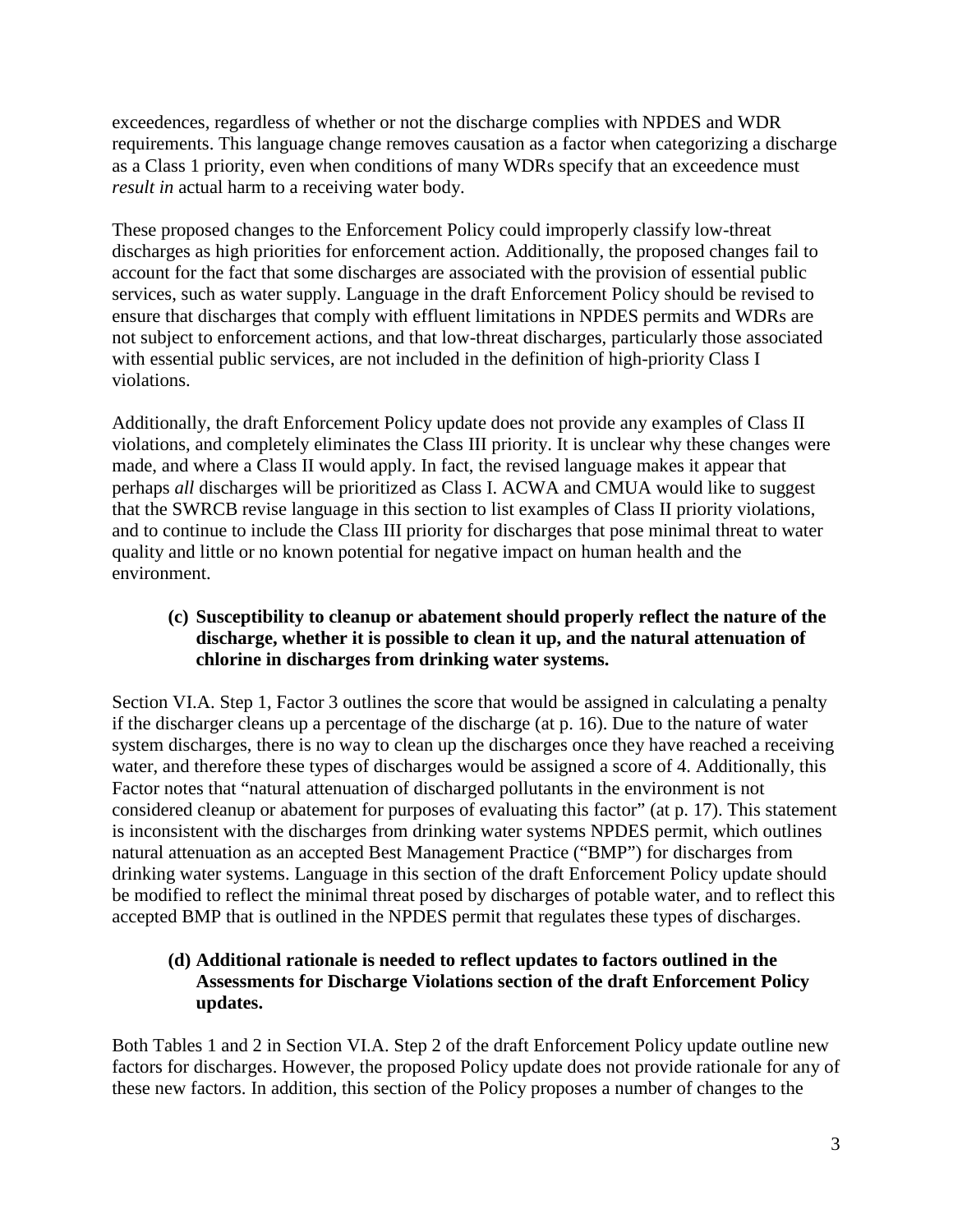methodology used for High Volume Discharges. Again, there is no justification for these changes, which will dramatically increase penalties for all high volume discharges. In the interest of the stated goal of transparency in enforcement actions, additional information should be provided to demonstrate why these factors are being changed.

The proposed Policy update also includes a provision for discharges of recycled water that "the Water Boards may elect to use a maximum of \$1.00 per gallon" (at p. 19). Since the chemistry of potable water is very similar to that of recycled water that has been treated for reuse, this provision should be extended to discharges from drinking water systems.

# **(e) Changes to the Violator's Conduct Factors should properly incentivize "good behavior" by including appropriate multipliers for all factors.**

Table 4 in Section VI.A. Step 4 proposes a number of new multipliers for all three factors listed under Violator's Conduct. In order to incentivize "good behavior," the Enforcement Policy should include multipliers that are less than 1 in all three factors. For example, removing the 0.5 multiplier for "Degree of Culpability" removes the credit for discharges that are cooperative, responsive, and collaborative with the Water Boards.

In addition, there needs to be limitations applied in the "History of Violations" factor. There should be a prescribed timeframe on how far back the Water Boards can consider when looking at an agency's history, and there should also be an upper limit on this multiplier. Additional rationale is needed for how this multiplier is applied.

# **(f) Allow penalties to be used for projects that promote long-term compliance.**

ACWA's and CMUA's member agencies strongly support the Policy's continued inclusion of Enhanced Compliance Actions ("ECAs") as a mechanism to maximize the positive impact of the enforcement process on the environment. We would like to encourage the SWRCB to go beyond the 50 percent cap on penalties and to allow 100 percent of penalty dollars to be applied towards ECAs. Reinvesting penalty money into infrastructure improvements supports long-term compliance and sustainability, as well as environmental enhancement and protection, and should be an option for *all* communities regardless of size or socioeconomic status. We also encourage the SWRCB to consider additional ECA allowances in areas of special biological significance for enhanced protection of these critical areas.

### **(g) More information and outreach is needed to ensure that all stakeholders understand how the proposed Enforcement Policy changes will apply.**

Many water system operators have not been issued violations under the current Enforcement Policy. Therefore additional information regarding the process that is used in calculating penalties would be very helpful in providing clarity on this policy.

In addition, the SWRCB has not held any stakeholder outreach on these proposed changes. We encourage the SWRCB to consider holding some technical workshops throughout the state in